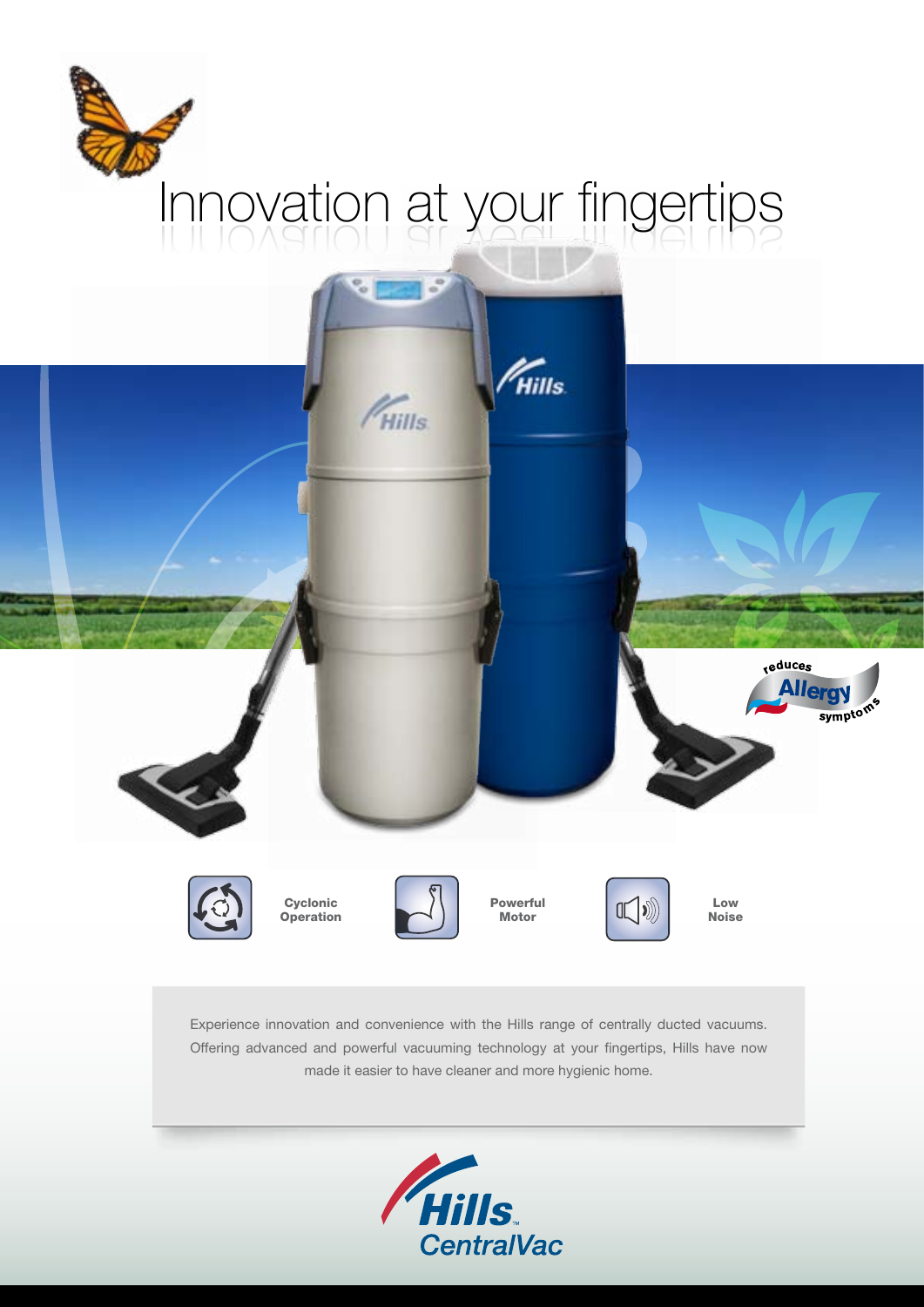## Cleaner Air

House dust mites live in our homes. The average square metre of carpet is home to 10,000 dust mites (approx). The most effective way to remove dust is by using a vacuum cleaner. Both the Hills CentralVac and CrystalForce vacuums transport dust and particles to the main unit by a series of pipes that are installed behind the walls or under the floor of your home.

# **Advanced Vacuum** Technology



- Cyclonic operation
- LCD display (CF model only)
- Powerful 240VAC 1600W Motor
- High efficiency particle air filter
- Garage motor utility valve included
- Low maintenance

### Easier to use

- Optional floor sweep inlet for high traffic area's (kitchen area)
- Sturdy ABS construction
- Thermal motor protection
- Low noise



 $\mathscr{U}_{\mathsf{Hills}}$ 

FHills



The Hills central ducted vacuum range provides you with a convenient solution for a cleaner home. There are no bags to empty or electrical cords to trip over. No heavy lifting and dragging of traditional canister or upright vacuum cleaners from room to room or up and down the stairs.

#### Features

The Hills range of centrally ducted vacuum cleaners delivers flexibility, convenience and low maintenance. Encased in a modern and stylish design, both the Hills CentralVac and CrystalForce vacuums feature a powerful cyclonic-operated motor, coupled with a HEPA filter, for effective suction as well as eliminating the recirculation of dust. The CrystalForce vac features an LCD display, allowing you to keep on top of your vacuuming. The central vacuum system solution adapts to a broad range of cleaning surfaces such as carpeted or tiled floors, furniture and motor vehicles.

Typically installed in a garage or utility room, it provides super quiet operation and a healthier living environment. The Hills central ducted vacuum system is the ideal choice when building your next home and is also suited for existing and or renovated homes. The presence of a Hills centrally ducted vacuum system adds value to your home.

**modern, stylish design**